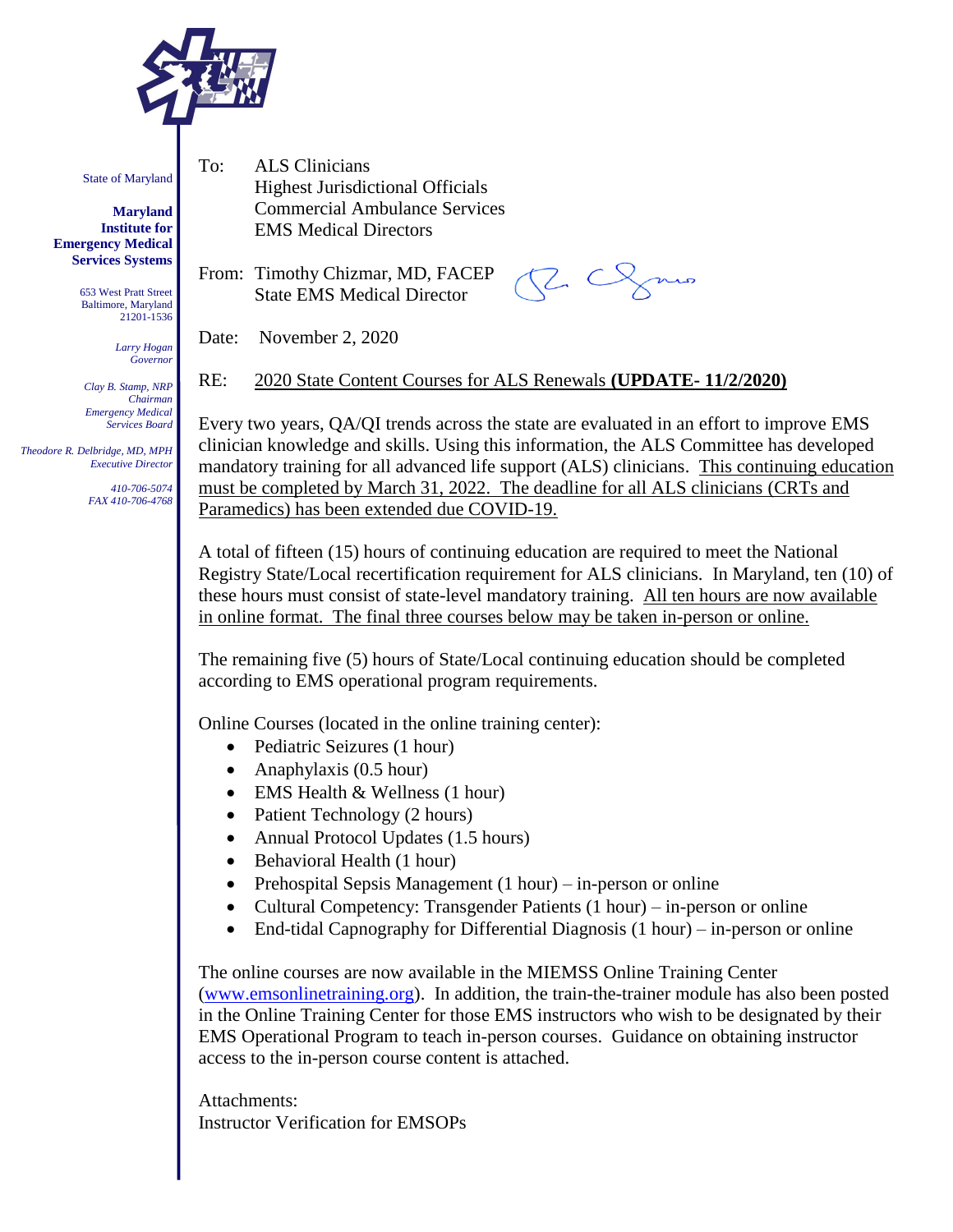

## **Maryland Institute for Emergency Medical Services Systems**

## **Obtaining Access to the 2020 State Content for ALS Renewals In-Person Courses**

Complete the Train-the-Trainer in the Online Training Center for the 2020 State Content for ALS Renewals for In-Person Courses

Have your EMS Operational Program submit the attached form for verification of support for you to be granted access to these courses as an instructor

You will receive an email asking you to activate your account for the Instructor's Corner

Once logged into the Instructor's Corner, follow the instructions in the Train-the-Trainer to be granted access to the course materials